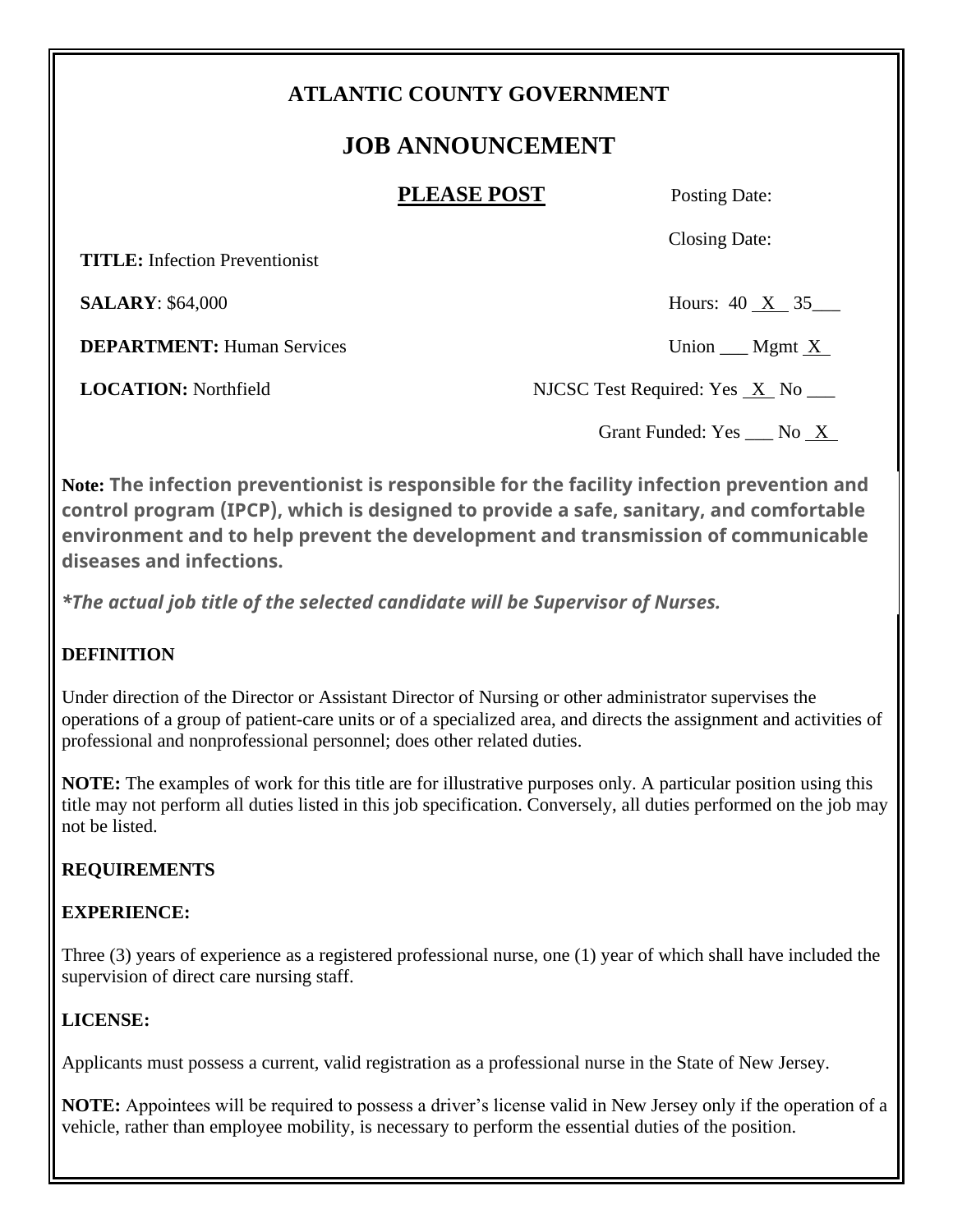#### **EXAMPLES OF WORK**

Assists in planning, organizing, and coordinating the implementation of established policies within the units.

Assigns, evaluates and participates in the development of proper and effective work methods.

Analyzes and evaluates nursing care and work performance and makes recommendations for improvement or development.

Participates in the planning for provision of physical facilities.

Provides recommendations for staffing in units and participates in determining qualifications for personnel.

Participates in developing a program of orientation and in-service training for personnel.

Prepares and supervises the preparation of requisitions for medication, equipment and supplies.

Assists, confers, and plans with other divisions in the department to coordinate, evaluate, and recommend for implementation of complete program.

Confers with members of medical and psychiatric staff for understanding of patient care problems.

Supervises the handling, dispensing, use of, and recording of narcotics, medications, equipment, and supplies within the units.

Participates in the preparation of the unit's budget by accepting reports from assistant supervisors of nurses, head nurses, assistant head nurses, and registered professional nurses.

Tracks and makes recommendations on budget expenditures in the units.

Resolves nursing problems.

Supervises students and volunteer workers.

Assists in establishing priorities for patient care.

Prepares and/or supervises the preparation of reports and surveys.

Supervises the keeping of medical records within the units.

Evaluates employee performance and conduct enabling the effective recommendation of the hiring, firing, promoting, disciplining and development of employees.

Will be required to learn to utilize various types of electronic and/or manual recording and computerized information systems used by the agency, office, or related units.

#### **KNOWLEDGE AND ABILITIES**

Knowledge of principles and methods of professional nursing and hospital organization.

Knowledge of organizing assigned nursing and supervisory work and developing effective work methods.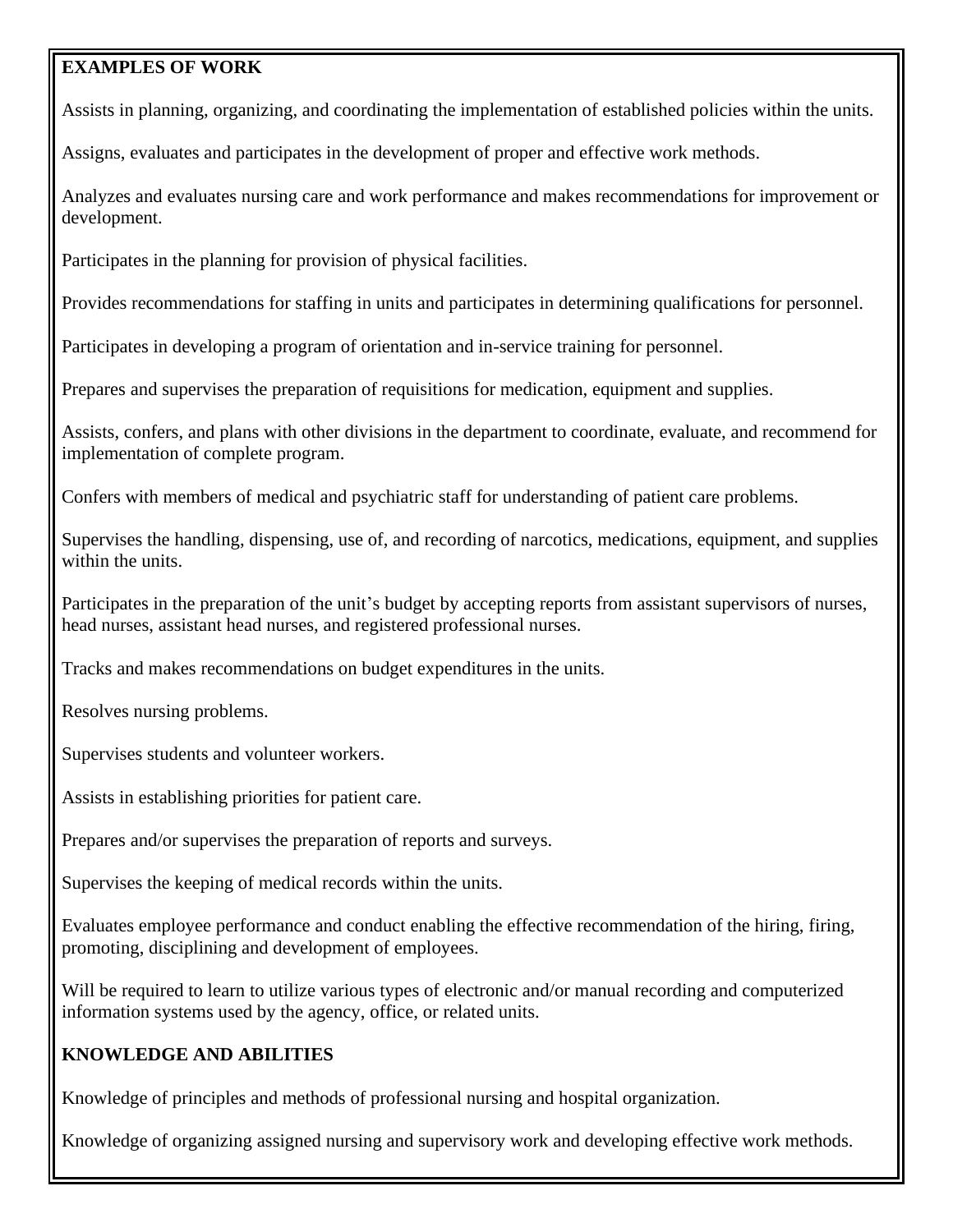Knowledge of sterilization, immunization, and diagnoses.

Knowledge of the preparation and maintenance of medical and other records.

Knowledge of the administration of narcotics and other medications and treatments.

Ability to interpret and apply unit policies.

Ability to analyze, comprehend, and interpret professional nursing problems.

Ability to organize supervisory work.

Ability to provide assignments and instructions.

Ability to work harmoniously with associates.

Ability to develop work schedules for assigned employees.

Ability to handle, dispense, direct the use of, and keep records of narcotics, medications, and other supplies.

Ability to prepare requisitions for medication, equipment and supplies.

Ability to apply principles, procedures, and practices of nursing to specific cases.

Ability to observe and report symptoms and condition of patients.

Ability to administer medications, equipment, and supplies.

Ability to direct the keeping of reports.

Ability to maintain and to direct the maintenance of records and files.

Ability to learn to utilize various types of electronic and/or manual recording and information systems used by the agency, office, or related units.

Ability to read, write, speak, understand, or communicate in English sufficiently to perform the duties of this position. American Sign Language or Braille may also be considered as acceptable forms of communication.

Persons with mental or physical disabilities are eligible as long as they can perform the essential functions of the job after reasonable accommodation is made to their known limitations. If the accommodation cannot be made because it would cause the employer undue hardship, such persons may not be eligible.